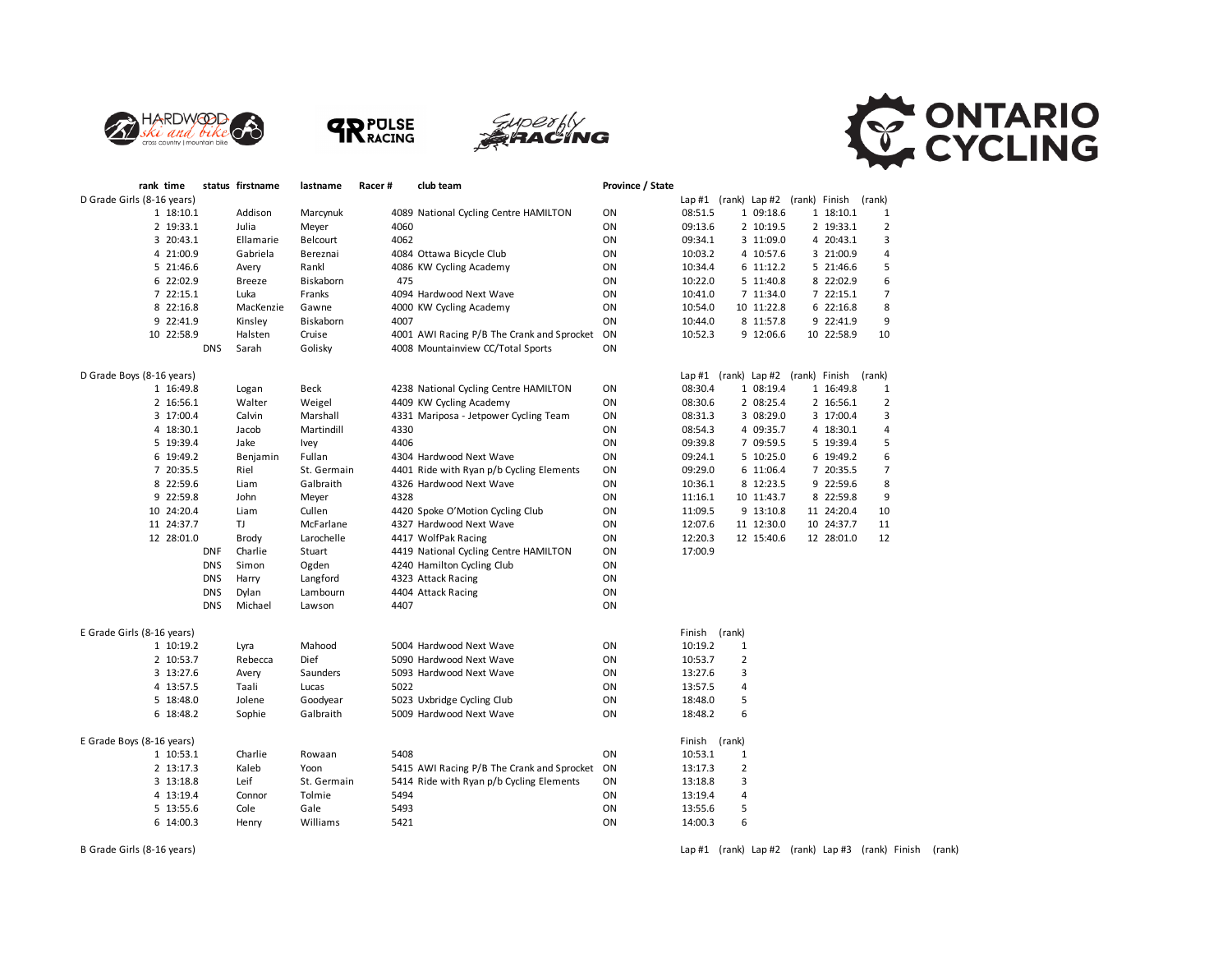| 1 30:16.9                  |            | Alexa                           | Haviland      | 2051                                                                 | ON       | 09:37.3                  | 1 10:16.2                          |               | 1 10:23.3              |                     | 2 30:16.9  | 1                       |
|----------------------------|------------|---------------------------------|---------------|----------------------------------------------------------------------|----------|--------------------------|------------------------------------|---------------|------------------------|---------------------|------------|-------------------------|
| 2 30:24.5                  |            | Anna-Liisa                      | Vurma         | 2046 Hardwood Next Wave                                              | ON       | 09:39.4                  | 2 10:23.1                          |               | 3 10:21.9              |                     | 1 30:24.5  | $\overline{a}$          |
| 3 30:34.5                  |            | Elly                            | Moore         | 2045 Collingwood Collective                                          | ON       | 09:45.3                  | 3 10:22.2                          |               | 2 10:27.0              |                     | 3 30:34.5  | 3                       |
| 4 31:42.8                  |            | Julia                           | Lehmann       | 2053 Hardwood Next Wave                                              | ON       | 09:52.9                  | 5 10:45.1                          |               | 4 11:04.7              |                     | 4 31:42.8  | 4                       |
| 5 32:14.6                  |            | Anna                            | Boer-Panak    | 2047 Hardwood Next Wave                                              | ON       | 09:52.2                  | 4 11:10.7                          |               | 5 11:11.6              |                     | 5 32:14.6  | 5                       |
| 6 33:48.0                  |            | Sydney                          | Stones        | 2026 AWI Racing P/B The Crank and Sprocket                           | ON       | 10:35.1                  | 6 11:45.2                          |               | 7 11:27.6              |                     | 6 33:48.0  | 6                       |
| 7 34:14.4                  |            | Teagan                          | Gawne         | 2057 KW Cycling Academy                                              | ON       | 10:37.4                  | 8 11:41.7                          |               | 6 11:55.2              |                     | 7 34:14.4  | $\overline{7}$          |
| 8 34:24.0                  |            | Claire                          | MacKinnon     | 2052 Hardwood Next Wave                                              | ON       | 10:35.7                  | 7 11:47.6                          |               | 8 12:00.6              |                     | 8 34:24.0  | 8                       |
| 9 35:02.3                  |            | Marley                          | <b>Bibb</b>   | 2049                                                                 | ON       | 10:38.4                  | 9 12:14.3                          |               | 10 12:09.5             |                     | 10 35:02.3 | 9                       |
| 10 35:21.6                 |            | Claire                          | Thiebaud      | 2048                                                                 | ON       | 11:04.5                  | 10 12:15.6                         |               | 11 12:01.4             |                     | 9 35:21.6  | 10                      |
| 11 35:24.7                 |            | Emily                           | Samuelson     | 2054 Hardwood Next Wave                                              | ON       | 11:11.7                  | 11 11:56.5                         |               | 9 12:16.3              |                     | 11 35:24.7 | 11                      |
| 12 39:18.6                 |            | Alison                          | Vanderbolt    | 2030 National Cycling Centre HAMILTON                                | ON       | 11:44.8                  | 12 13:02.7                         |               | 12 14:31.0             |                     | 12 39:18.6 | 12                      |
|                            | <b>DNS</b> | Clare                           | Hauber        | 2050                                                                 | ON       |                          |                                    |               |                        |                     |            |                         |
|                            |            |                                 |               |                                                                      |          |                          |                                    |               |                        |                     |            |                         |
| B Grade Boys (8-16 years)  |            |                                 |               |                                                                      |          | Lap $#1$ (rank) Lap $#2$ |                                    |               | (rank) Lap #3          | (rank) Finish       |            | (rank)                  |
| 1 30:16.4                  |            | Joshua                          | Tyers         | 2300 Peterborough Cycling Club                                       | ON       | 09:34.7                  | 1 10:16.9                          |               | 1 10:24.8              |                     | 1 30:16.4  | 1                       |
| 2 30:17.8                  |            | Oscar                           | Bereznai      | 2218 Ottawa Bicycle Club                                             | ON       | 09:35.6                  | 3 10:17.0                          |               | 2 10:25.1              |                     | 2 30:17.8  | $\overline{\mathbf{c}}$ |
| 3 30:18.0                  |            | Matthew                         | Payne         | 2206 National Cycling Centre HAMILTON                                | ON       | 09:35.2                  | 2 10:17.1                          |               | 3 10:25.7              |                     | 3 30:18.0  | 3                       |
| 4 30:55.3                  |            | Cohen                           | Richardson    | 2216 KW Cycling Academy                                              | ON       | 09:41.1                  | 6 10:23.9                          |               | 4 10:50.2              |                     | 4 30:55.3  | 4                       |
| 5 31:31.5                  |            | Jordon                          | Milburn-Tai   | 2110 National Cycling Centre HAMILTON                                | ON       | 09:36.2                  | 4 10:47.9                          |               | 7 11:07.3              |                     | 10 31:31.5 | 5                       |
| 6 31:31.6                  |            | Ethan                           | Cooke         | 2122                                                                 | ON       | 09:45.9                  | 7 10:47.8                          |               | 6 10:57.9              |                     | 7 31:31.6  | 6                       |
| 7 31:34.3                  |            | Ludovic                         | Lafontaine    | 2244                                                                 | QC       | 09:53.8                  | 9 10:46.5                          |               | 5 10:53.9              |                     | 6 31:34.3  | 7                       |
| 8 31:34.9                  |            | Matthew                         | Monaco        | 2219 National Cycling Centre HAMILTON                                | ON       | 09:38.4                  | 5 10:54.8                          |               | 8 11:01.7              |                     | 9 31:34.9  | 8                       |
| 9 32:08.4                  |            | Logan                           | Yeung         | 2303                                                                 | ON       | 09:51.3                  | 8 10:59.4                          |               | 9 11:17.6              |                     | 12 32:08.4 | 9                       |
| 10 32:09.5                 |            | Callum                          | Irwin         | 2228 Hardwood Next Wave                                              | ON       | 10:01.8                  | 10 11:13.9                         |               | 12 10:53.7             |                     | 5 32:09.5  | 10                      |
| 11 32:41.5                 |            | Finnley                         | Cureton       | 2222                                                                 | ON       | 10:15.3                  | 14 11:26.2                         |               | 13 10:59.9             |                     | 8 32:41.5  | 11                      |
| 12 32:42.8                 |            | Doran                           | Smith         | 2220 Hardwood Next Wave                                              | ON       | 10:11.7                  | 13 11:13.5                         |               | 11 11:17.4             |                     | 11 32:42.8 | 12                      |
| 13 33:01.0                 |            | Nathan                          | Sykes         | 2106 AWI Racing P/B The Crank and Sprocket                           | ON       | 10:22.8                  | 16 11:08.3                         |               | 10 11:29.8             |                     | 13 33:01.0 | 13                      |
| 14 33:09.7                 |            | Jacob                           | Pfohl         | 2190                                                                 | ON       | 10:05.6                  | 11 11:30.9                         |               | 15 11:33.1             |                     | 14 33:09.7 | 14                      |
| 15 33:44.6                 |            | lain                            | <b>Bliss</b>  | 2301                                                                 | ON       | 10:15.9                  | 15 11:30.8                         |               | 14 11:57.7             |                     | 15 33:44.6 | 15                      |
| 16 34:13.8                 |            | Ronin                           | Riddell       | 2120                                                                 | ON       | 10:10.8                  | 12 11:43.3                         |               | 17 12:19.6             |                     | 17 34:13.8 | 16                      |
| 17 34:21.8                 |            | Tom                             | Lawson        | 2302 Hardwood Next Wave                                              | ON       | 10:40.1                  | 17 11:39.7                         |               | 16 12:01.9             |                     | 16 34:21.8 | 17                      |
| 18 36:34.3                 |            | Jackson                         | Golisky       | 2241 AWI Racing P/B The Crank and Sprocket                           | ON       | 11:28.9                  | 20 12:31.7                         |               | 18 12:33.5             |                     | 18 36:34.3 | 18                      |
| 19 36:56.4                 |            | Leif                            | Verhoeckx     | 2305                                                                 | ON       | 11:27.4                  | 19 12:45.5                         |               | 19 12:43.3             |                     | 19 36:56.4 | 19                      |
| 20 37:00.3                 |            | Evan                            | Tattle        | 2243 Hardwood Next Wave                                              | ON       | 11:08.7                  | 18 12:54.2                         |               | 20 12:57.2             |                     | 20 37:00.3 | 20                      |
|                            | <b>DNF</b> | Mason                           | Charles       | 2224 Hardwood Next Wave                                              | ON       | 10:10.7                  |                                    |               |                        |                     |            |                         |
|                            | <b>DNS</b> | Sam                             | Marcynuk      | 2109 National Cycling Centre HAMILTON                                | ON       |                          |                                    |               |                        |                     |            |                         |
|                            |            |                                 |               |                                                                      |          |                          |                                    |               |                        |                     |            |                         |
| C Grade Girls (8-16 years) |            |                                 |               |                                                                      |          |                          | Lap #1 (rank) Lap #2 (rank) Finish |               |                        | (rank)              |            |                         |
| 1 21:23.2                  |            | Emma Marie Elisei               |               | 3056 Cyclepath Oakville Race Team                                    | ON       | 10:06.5                  | 1 11:16.7                          |               | 1 21:23.2              | 1                   |            |                         |
| 2 21:39.4                  |            | Nicole                          | Haviland      | 3082                                                                 | ON       | 10:15.0                  | 2 11:24.4                          |               | 2 21:39.4              | $\overline{2}$      |            |                         |
| 3 23:10.3                  |            | Isla                            | O' Connor     | 3029 KW Cycling Academy                                              | ON       | 10:45.8                  | 3 12:24.4                          |               | 6 23:10.3              | 3                   |            |                         |
| 4 23:35.3                  |            | Hannah                          | Lehmann       | 3083 Hardwood Next Wave                                              | ON       | 11:31.9                  | 5 12:03.3                          |               | 3 23:35.3              | 4                   |            |                         |
| 5 23:48.7                  |            | Josephine                       | <b>Brooks</b> | 3077 Ottawa Bicycle Club                                             | ON       | 11:23.4                  | 4 12:25.3                          |               | 7 23:48.7              | 5                   |            |                         |
| 6 23:49.6                  |            | Zoe                             | Bundle        | 3076 Ride with Rendall p/b Biemme                                    | QC       | 11:39.4                  | 7 12:10.2                          |               | 4 23:49.6              | 6                   |            |                         |
| 7 23:58.6                  |            | Kate                            | Thiebaud      | 3075                                                                 | ON       | 11:35.7                  | 6 12:22.8                          |               | 5 23:58.6              | $\overline{7}$      |            |                         |
| 8 25:06.2                  |            | Emily                           | Jaenicke      | 3059 Hardwood Next Wave                                              | ON       | 11:55.3                  | 8 13:10.9                          |               | 8 25:06.2              | 8                   |            |                         |
| 9 26:10.8                  |            | Kathleen                        | Vanderbolt    | 3092 National Cycling Centre HAMILTON                                | ON       | 12:08.7                  | 9 14:02.1                          |               | 10 26:10.8             | 9                   |            |                         |
| 10 26:11.4                 |            | Kaelyn                          | Gawne         | 3087 KW Cycling Academy                                              | ON       | 12:13.8                  | 10 13:57.6                         |               | 9 26:11.4              | 10                  |            |                         |
| 11 27:18.8                 |            | Kinley                          | Mahood        | 3080 Hardwood Next Wave                                              | ON       | 12:44.5                  | 11 14:34.2                         |               | 11 27:18.8             | 11                  |            |                         |
| 12 30:15.3                 |            | Marlowe                         | Cureton       | 3085                                                                 | ON       | 14:45.6                  | 12 15:29.7                         |               | 12 30:15.3             | 12                  |            |                         |
|                            | <b>DNS</b> | Hazel                           | Dowling       | 3055 KW Cycling Academy                                              | ON       |                          |                                    |               |                        |                     |            |                         |
|                            |            |                                 |               |                                                                      |          |                          |                                    |               |                        |                     |            |                         |
| C Grade Boys (8-16 years)  |            |                                 |               |                                                                      |          |                          | Lap #1 (rank) Lap #2               | (rank) Finish |                        | (rank)              |            |                         |
| 1 21:01.5<br>2 21:07.9     |            | Jaxson<br>Jean-Jacques Michener | Van Den Bos   | 3227 National Cycling Centre HAMILTON<br>3239 Collingwood Collective | ON<br>ON | 10:04.9<br>10:27.0       | 1 10:56.6<br>3 10:40.9             |               | 2 21:01.5<br>1 21:07.9 | 1<br>$\overline{2}$ |            |                         |
|                            |            |                                 |               |                                                                      |          |                          |                                    |               |                        |                     |            |                         |
| 3 21:44.4                  |            | Carl                            | De Groote     | 3229 Ride with Ryan p/b Cycling Elements                             | ON       | 10:21.6                  | 2 11:22.8                          |               | 4 21:44.4              | 3                   |            |                         |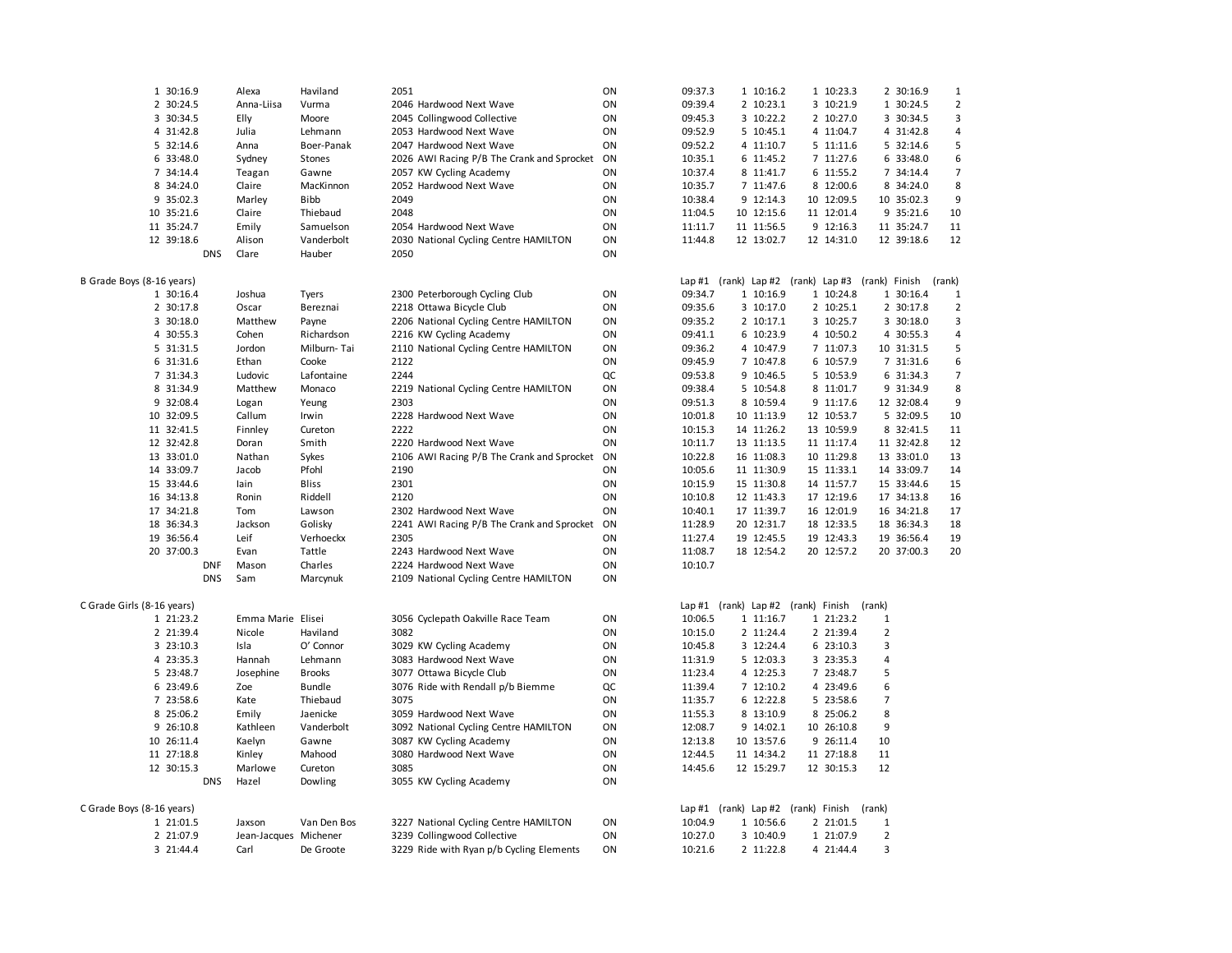|                            | 4 21:59.4  |            | Alex                 | Matei         |      | 3217 Cyclepath Oakville Race Team          | ON | 10:43.5 | 5 11:15.8                          | 3 21:59.4                                 | 4              |
|----------------------------|------------|------------|----------------------|---------------|------|--------------------------------------------|----|---------|------------------------------------|-------------------------------------------|----------------|
|                            | 5 22:09.7  |            | Jacob                | Kemper        |      | 3310 National Cycling Centre HAMILTON      | ON | 10:40.0 | 4 11:29.7                          | 7 22:09.7                                 | 5              |
|                            | 6 22:17.7  |            | Will                 | Schwindt      |      | 3232 KW Cycling Academy                    | ON | 10:48.0 | 6 11:29.6                          | 6 22:17.7                                 | 6              |
|                            | 7 22:26.1  |            | Henry                | Weigel        |      | 3316 KW Cycling Academy                    | ON | 11:01.9 | 10 11:24.1                         | 5 22:26.1                                 | $\overline{7}$ |
|                            | 8 22:49.8  |            | Benjamin             | Glover        |      | 3235 National Cycling Centre HAMILTON      | ON | 10:51.3 | 7 11:58.5                          | 11 22:49.8                                | 8              |
|                            | 9 22:55.6  |            | Graeme               | Van Arragon   |      | 3230 KW Cycling Academy                    | ON | 11:01.7 | 9 11:53.9                          | 10 22:55.6                                | 9              |
|                            |            |            |                      |               |      |                                            |    |         | 8 12:03.1                          |                                           |                |
|                            | 10 22:56.1 |            | Seamus               | Cullen        |      | 3247 Spoke O'Motion Cycling Club           | ON | 10:53.0 |                                    | 12 22:56.1                                | 10             |
|                            | 11 23:08.1 |            | Hayden               | Rowaan        | 3314 |                                            | ON | 11:24.0 | 13 11:44.1                         | 8 23:08.1                                 | 11             |
|                            | 12 23:13.8 |            | Jake                 | Readings      | 3306 |                                            | ON | 11:28.1 | 16 11:45.6                         | 9 23:13.8                                 | 12             |
|                            | 13 23:22.5 |            | <b>Bailey</b>        | Merlin        | 3234 |                                            |    | 11:19.2 | 11 12:03.2                         | 13 23:22.5                                | 13             |
|                            | 14 23:30.7 |            | Karl                 | Thiebaud      | 3321 |                                            | ON | 11:25.3 | 15 12:05.3                         | 14 23:30.7                                | 14             |
|                            | 15 23:38.9 |            | Max                  | Moser         |      | 3231 KW Cycling Academy                    | ON | 11:22.5 | 12 12:16.3                         | 17 23:38.9                                | 15             |
|                            | 16 23:39.8 |            | Xavier               | Zibert        | 3317 |                                            | ON | 11:24.3 | 14 12:15.5                         | 16 23:39.8                                | 16             |
|                            | 17 23:58.9 |            | Asher                | Bensimon      | 3233 |                                            | ON | 11:32.8 | 17 12:26.0                         | 18 23:58.9                                | 17             |
|                            | 18 24:01.7 |            | Vail                 | Nicoletta     |      | 3307 Hardwood Next Wave                    | ON | 11:49.3 | 18 12:12.3                         | 15 24:01.7                                | 18             |
|                            | 19 24:30.9 |            | Ryder                | Cullen        |      | 3332 Spoke O'Motion Cycling Club           | ON | 11:53.4 | 20 12:37.4                         | 20 24:30.9                                | 19             |
|                            | 20 24:46.3 |            | Levi                 | Bensimon      | 3318 |                                            | ON | 12:09.9 | 23 12:36.3                         | 19 24:46.3                                | 20             |
|                            | 21 24:48.9 |            | Emmett               | Jewiss        | 3319 |                                            | ON | 11:49.9 | 19 12:58.9                         | 24 24:48.9                                | 21             |
|                            | 22 25:04.4 |            | Nolan                | Whitteker     |      | 3313 National Cycling Centre HAMILTON      | ON | 12:02.9 | 21 13:01.4                         | 25 25:04.4                                | 22             |
|                            | 23 25:07.3 |            | Caden                | Hopkins       |      | 3291 Uxbridge Cycling Club                 | ON | 12:25.3 | 24 12:42.0                         | 22 25:07.3                                | 23             |
|                            | 24 25:13.9 |            | James                | Hanneson      |      | 3112 National Cycling Centre HAMILTON      | ON | 12:06.8 | 22 13:07.1                         | 27 25:13.9                                | 24             |
|                            | 25 25:14.4 |            | Morris               | Walters       |      | 3236 Mariposa - Jetpower Cycling Team      | ON | 12:34.6 | 28 12:39.7                         | 21 25:14.4                                | 25             |
|                            | 26 25:16.6 |            | Shawn                | <b>Bibb</b>   | 3400 |                                            | ON | 12:32.0 | 26 12:44.6                         | 23 25:16.6                                | 26             |
|                            | 27 25:38.3 |            |                      |               |      | 3320 KW Cycling Academy                    | ON | 12:36.5 | 29 13:01.8                         | 26 25:38.3                                | 27             |
|                            |            |            | Jesse                | Van Arragon   |      |                                            |    |         |                                    |                                           |                |
|                            | 28 25:55.1 |            | Colton               | Hopkins       |      | 3322 Hardwood Next Wave                    | ON | 12:45.3 | 30 13:09.8                         | 28 25:55.1                                | 28             |
|                            | 29 27:06.8 |            | Liam                 | Bielaski      |      | 3242 KW Cycling Academy                    | ON | 12:32.8 | 27 14:34.0                         | 29 27:06.8                                | 29             |
|                            | 30 28:08.5 |            | Declan               | Rowely        |      | 3246 Ride with Ryan p/b Cycling Elements   | ON | 12:30.8 | 25 15:37.6                         | 31 28:08.5                                | 30             |
|                            | 31 28:10.6 |            | Harrison             | Probst        | 3245 |                                            | ON | 12:54.4 | 31 15:16.1                         | 30 28:10.6                                | 31             |
|                            | 32 30:27.8 |            | Nigel                | Durand        | 3309 |                                            | ON | 14:46.2 | 32 15:41.6                         | 32 30:27.8                                | 32             |
|                            | 33 31:43.5 |            | Rohan                | <b>Burke</b>  |      | 3311 National Cycling Centre HAMILTON      | ON | 15:38.6 | 33 16:04.8                         | 33 31:43.5                                | 33             |
|                            |            | <b>DNF</b> | Reno                 | Lafontaine    | 3418 |                                            | QC |         |                                    |                                           |                |
|                            |            | <b>DNS</b> | Owen                 | Edwards       | 3293 |                                            | ON |         |                                    |                                           |                |
|                            |            | <b>DNS</b> | Ethan                | Lambourn      |      | 3308 Attack Racing                         | ON |         |                                    |                                           |                |
| A Grade Girls (8-16 years) |            |            |                      |               |      |                                            |    |         | Lap #1 (rank) Lap #2 (rank) Finish |                                           | (rank)         |
|                            | 1 50:01.0  |            | Ciara                | Westdal       |      | 1031 Ottawa Bicycle Club                   | ON | 24:40.1 | 1 25:20.9                          | 1 50:01.0                                 | $\mathbf{1}$   |
|                            | 2 50:31.2  |            | Charlotte            | <b>Brooks</b> |      | 1025 Ottawa Bicycle Club                   | ON | 25:00.4 | 2 25:30.8                          | 2 50:31.2                                 | $\overline{2}$ |
| A Grade Boys (8-16 years)  |            |            |                      |               |      |                                            |    |         |                                    | Lap #1 (rank) Lap #2 (rank) Finish (rank) |                |
|                            | 1 41:42.9  |            | Tristan              | Genier        |      | 1208 Ottawa Bicycle Club                   | ON | 20:16.1 | 2 21:26.7                          | 1 41:42.9                                 | 1              |
|                            | 2 41:43.6  |            | Antoine              | Desjardins    |      | 1211 Ride with Rendall p/b Biemme          | QC | 20:15.7 | 1 21:27.9                          | 2 41:43.6                                 | $\overline{2}$ |
|                            | 3 41:53.8  |            | Evan                 | Moore         |      | 1200 Collingwood Collective                | ON | 20:25.3 | 3 21:28.4                          | 3 41:53.8                                 | 3              |
|                            | 4 41:59.9  |            | Farland              | Lamont        |      | 1207 AWI Racing P/B The Crank and Sprocket | ON | 20:25.9 | 4 21:33.9                          | 4 41:59.9                                 | 4              |
|                            | 5 42:32.6  |            | Karl Jimmuel Oracion |               | 1101 |                                            | ON | 20:41.3 | 6 21:51.3                          | 5 42:32.6                                 | 5              |
|                            | 6 42:49.2  |            | Samuel               | Bliss         | 1201 |                                            | ON | 20:35.1 | 5 22:14.1                          | 7 42:49.2                                 | 6              |
|                            | 7 42:57.3  |            | Sam                  | <b>Bundle</b> |      | 1210 Ride with Rendall p/b Biemme          | QC | 20:52.4 | 7 22:04.8                          | 6 42:57.3                                 | $\overline{7}$ |
|                            |            |            |                      |               |      |                                            |    |         |                                    |                                           |                |
|                            | 8 43:07.2  |            | Jason                | Elisei        |      | 1100 Cyclepath Oakville Race Team          | ON | 20:52.9 | 9 22:14.3                          | 8 43:07.2                                 | 8              |
|                            | 9 43:36.5  |            | Leo                  | Chicoine      |      | 1102 AWI Racing P/B The Crank and Sprocket | ON | 20:52.5 | 8 22:43.9                          | 9 43:36.5                                 | 9              |
|                            | 10 44:07.3 |            | Sagan                | Goertz        |      | 1212 KW Cycling Academy                    | ON | 21:09.8 | 10 22:57.4                         | 11 44:07.3                                | 10             |
|                            | 11 44:14.5 |            | Luke                 | Hune          |      | 2221 Hardwood Next Wave                    | ON | 21:19.8 | 11 22:54.6                         | 10 44:14.5                                | 11             |
|                            | 12 44:43.1 |            | Nathan               | Golisky       |      | 1118 AWI Racing P/B The Crank and Sprocket | ON | 21:34.4 | 14 23:08.6                         | 13 44:43.1                                | 12             |
|                            | 13 44:48.5 |            | Grayson              | Jewiss        | 1203 |                                            | ON | 21:43.0 | 16 23:05.5                         | 12 44:48.5                                | 13             |
|                            | 14 45:07.9 |            | Grayson              | Franks        |      | 1215 Hardwood Next Wave                    | ON | 21:23.7 | 13 23:44.2                         | 15 45:07.9                                | 14             |
|                            | 15 45:26.2 |            | Holt                 | Cruise        |      | 1202 AWI Racing P/B The Crank and Sprocket | ON | 21:21.4 | 12 24:04.8                         | 17 45:26.2                                | 15             |
|                            | 16 45:32.3 |            | Cody                 | Henderson     | 1123 |                                            | ON | 22:03.9 | 17 23:28.4                         | 14 45:32.3                                | 16             |
|                            | 17 46:01.2 |            | Liam                 | McFarlane     |      | 1223 Hardwood Next Wave                    | ON | 21:39.8 | 15 24:21.4                         | 18 46:01.2                                | 17             |
|                            | 18 46:33.6 |            | Harris               | Jaenicke      |      | 1111 Hardwood Next Wave                    | ON | 22:36.7 | 19 23:56.9                         | 16 46:33.6                                | 18             |
|                            |            |            |                      |               |      |                                            |    |         |                                    |                                           |                |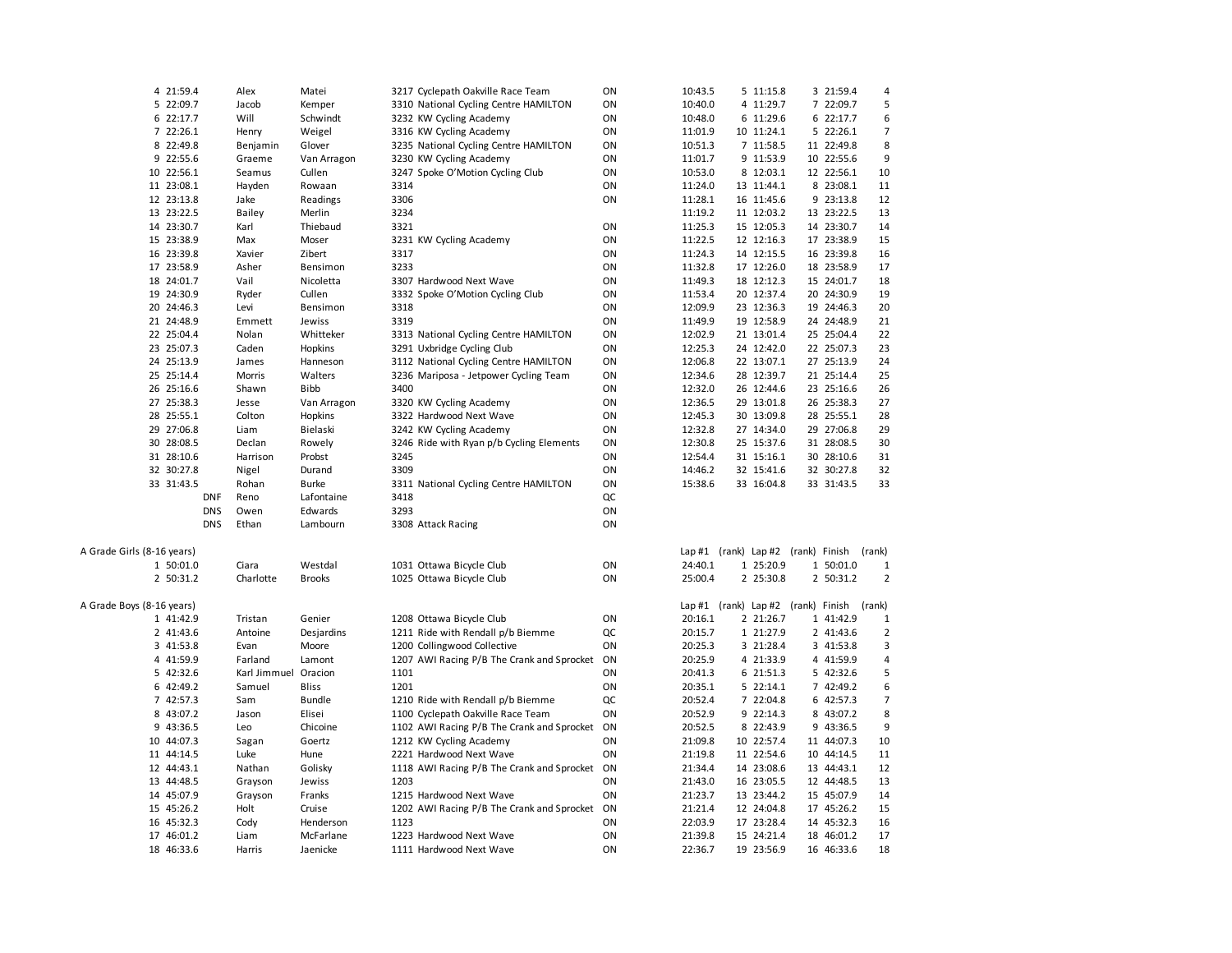| 19 47:28.0                         | Peyton    | Bonney        | 1204 Hardwood Next Wave                   | ON | 22:26.4 | 18 25:01.6                         | 19 47:28.0 | 19                      |
|------------------------------------|-----------|---------------|-------------------------------------------|----|---------|------------------------------------|------------|-------------------------|
| 20 48:04.9                         | Antoine   | Fortin        | 1121 Ride with Rendall p/b Biemme         | QC | 22:58.3 | 20 25:06.6                         | 20 48:04.9 | 20                      |
| 21 49:58.9                         | Tyler     | Edmond        | 1117 Bakker's Trailblazers                | ON | 24:03.7 | 21 25:55.2                         | 21 49:58.9 | 21                      |
| 22 56:00.6                         | Lars      | Verhoeckx     | 1213                                      | ON | 25:26.9 | 22 30:33.7                         | 22 56:00.6 | 22                      |
| 23 57:54.0                         | lain      | McKellar      | 1119                                      | ON | 27:08.9 | 23 30:45.0                         | 23 57:54.0 | 23                      |
| 24 01:57.1                         | Smith     | Rossander     | 1214                                      | ON | 29:11.6 | 24 32:45.5                         | 24 01:57.1 | 24                      |
| <b>DNS</b>                         | Caden     | Sutton        | 1105 WolfPak Racing                       | ON |         |                                    |            |                         |
|                                    |           |               |                                           |    |         |                                    |            |                         |
| Master C Sport Men (55-64 years)   |           |               |                                           |    |         | Lap #1 (rank) Lap #2 (rank) Finish |            | (rank)                  |
| 1 43:06.6                          | John      | Westdal       | 557 Ottawa Bicycle Club                   | ON | 21:15.0 | 1 21:51.5                          | 1 43:06.6  | 1                       |
| 2 47:13.1                          | Randy     | Northey       | 554                                       | ON | 23:22.9 | 2 23:50.2                          | 2 47:13.1  | $\overline{\mathbf{c}}$ |
| 3 47:50.4                          | Chris     | Darling       | 559                                       | ON | 23:23.2 | 3 24:27.2                          | 3 47:50.4  | 3                       |
| 4 49:58.8                          | Guy       | Leclair       | 550                                       | ON | 24:19.3 | 4 25:39.4                          | 4 49:58.8  | 4                       |
| 5 51:05.9                          | Steve     | Wall          | 558                                       | ON | 24:56.4 | 5 26:09.4                          | 5 51:05.9  | 5                       |
| 6 56:04.7                          | Derrick   | Cho           | 552 LapDogs Cycling Club                  | ON | 26:57.6 | 6 29:07.1                          | 7 56:04.7  | 6                       |
| 7 56:09.1                          | James     | Stanski       | 555                                       | ON | 27:21.8 | 7 28:47.2                          | 6 56:09.1  | 7                       |
| <b>DNF</b>                         | Kevin     | <b>Bradt</b>  | 556                                       | ON | 23:08.6 |                                    |            |                         |
| Master D Men (65+ years)           |           |               |                                           |    |         | Lap #1 (rank) Lap #2 (rank) Finish |            | (rank)                  |
| 1 47:16.1                          | Dave      | Fabbro        | 950 Trek Barrie-Aurora                    | ON | 23:29.4 | 1 23:46.7                          | 1 47:16.1  | $\mathbf{1}$            |
| 2 50:24.8                          | Dale      | Irwin         | 953                                       | ON | 24:40.0 | 2 25:44.7                          | 2 50:24.8  | $\overline{2}$          |
| 3 55:47.3                          | Barry     | Near          | 954 Trek Barrie-Aurora                    | ON | 27:21.0 | 3 28:26.3                          | 3 55:47.3  | 3                       |
| 4 57:30.1                          | Francis   | Morrow        | 952                                       | ON | 27:43.1 | 4 29:46.9                          | 4 57:30.1  | $\overline{4}$          |
| 5 57:46.0                          | Jim       | Hulton        | 951                                       | ON | 27:44.8 | 5 30:01.1                          | 5 57:46.0  | 5                       |
|                                    |           |               |                                           |    |         |                                    |            |                         |
| Junior Sport Women (17-18 years)   |           |               |                                           |    |         | Lap #1 (rank) Lap #2 (rank) Finish |            | (rank)                  |
| 1 48:32.3                          | Vanessa   | Montrichard   | 54 Team HAMILTON                          | ON | 23:25.3 | 1 25:07.0                          | 1 48:32.3  | 1                       |
| 2 50:47.6                          | Amanda    | Samuelson     | 51 Hardwood Next Wave                     | ON | 24:34.5 | 2 26:13.0                          | 2 50:47.6  | $\overline{\mathbf{c}}$ |
| 3 55:20.4                          | Sarah     | McLean        | 52                                        | ON | 26:47.0 | 3 28:33.4                          | 3 55:20.4  | 3                       |
| 4 58:39.7                          | Julianne  | Kovac         | 50                                        | ON | 28:11.8 | 4 30:27.9                          | 4 58:39.7  | 4                       |
| 5 05:17.8                          | Maria     | Montrichard   | 53 National Cycling Centre HAMILTON       | ON | 30:31.1 | 5 34:46.6                          | 5 05:17.8  | 5                       |
| Senior Sport Women (19-34 years)   |           |               |                                           |    |         | Lap #1 (rank) Lap #2 (rank) Finish |            | (rank)                  |
| 1 52:19.1                          | Maddison  | Alcock        | 152                                       | ON | 25:02.5 | 1 27:16.6                          | 1 52:19.1  | 1                       |
| 2 54:20.7                          | Rachel    | Gradeen       | 150 Uxbridge Cycling Club                 | ON | 26:18.3 | 2 28:02.3                          | 2 54:20.7  | 2                       |
| 3 55:18.4                          | Emma      | Stanton       | 151                                       | ON | 26:46.1 | 3 28:32.3                          | 5 55:18.4  | 3                       |
|                                    |           |               |                                           |    |         |                                    |            |                         |
| 4 55:51.3                          | Jessica   | Beardsall     | 158 AWI Racing P/B The Crank and Sprocket | ON | 27:29.2 | 5 28:22.0                          | 3 55:51.3  | 4                       |
| 5 55:57.7                          | Maxine    | Oleka         | 156 Guelph Cycling Club                   | ON | 27:29.8 | 6 28:27.9                          | 4 55:57.7  | 5                       |
| 6 56:17.2                          | Danielle  | Bourque       | 157 The MTB Exchange                      | ON | 27:27.7 | 4 28:49.4                          | 6 56:17.2  | 6                       |
| Master A Sport Women (35-44 years) |           |               |                                           |    |         | Lap #1 (rank) Lap #2 (rank) Finish |            | (rank)                  |
| 1 50:25.6                          | Véronique | Fournier      | 354 Agowatt Experience EQ Féminine        | QC | 24:21.5 | 1 26:04.0                          | 1 50:25.6  | 1                       |
| 2 54:22.4                          | Alyssa    | Muise         | 340 Milton Bicycle Club                   | ON | 26:59.8 | 2 27:22.6                          | 2 54:22.4  | $\overline{2}$          |
| 3 57:28.1                          | Kerry     | Gale          | 353 Faction Racing-Audi KW pb WCC         | ON | 28:21.1 | 3 29:06.9                          | 3 57:28.1  | 3                       |
|                                    |           |               |                                           |    |         |                                    |            |                         |
| Master B Sport Women (45-54 years) |           |               |                                           |    |         | Lap #1 (rank) Lap #2 (rank) Finish |            | (rank)                  |
| 1 51:58.4                          | Patricia  | Weigel        | 450 KW Cycling Academy                    | ON | 24:39.8 | 1 27:18.5                          | 2 51:58.4  | 1                       |
| 2 52:57.9                          | Melissa   | <b>Brooks</b> | 456 Ottawa Bicycle Club                   | ON | 25:49.3 | 2 27:08.5                          | 1 52:57.9  | $\overline{2}$          |
| 3 54:34.2                          | Sarah     | Vurma         | 457 Hardwood Next Wave                    | ON | 26:36.5 | 3 27:57.6                          | 3 54:34.2  | 3                       |
| 4 54:57.7                          | Jen       | Cureton       | 455                                       | ON | 26:45.5 | 4 28:12.2                          | 4 54:57.7  | 4                       |
| 5 14:20.1                          | Karen     | Wallace       | 451                                       | ON | 35:25.2 | 5 38:54.8                          | 5 14:20.1  | 5                       |
| Master C Sport Women (55-64 years) |           |               |                                           |    |         | Lap #1 (rank) Lap #2 (rank) Finish |            | (rank)                  |
| <b>DNS</b>                         | Barb      | Armstrong     | 255                                       | ON |         |                                    |            |                         |
|                                    |           |               |                                           |    |         |                                    |            |                         |
| Master D Women (65+ years)         |           |               |                                           |    |         | Lap #1 (rank) Lap #2 (rank) Finish |            | (rank)                  |
| 1 18:18.5                          | Anna      | Tykoliz       | 990 St. Catharines Cycling Club           | ON | 39:34.4 | 1 38:44.0                          | 1 18:18.5  | 1                       |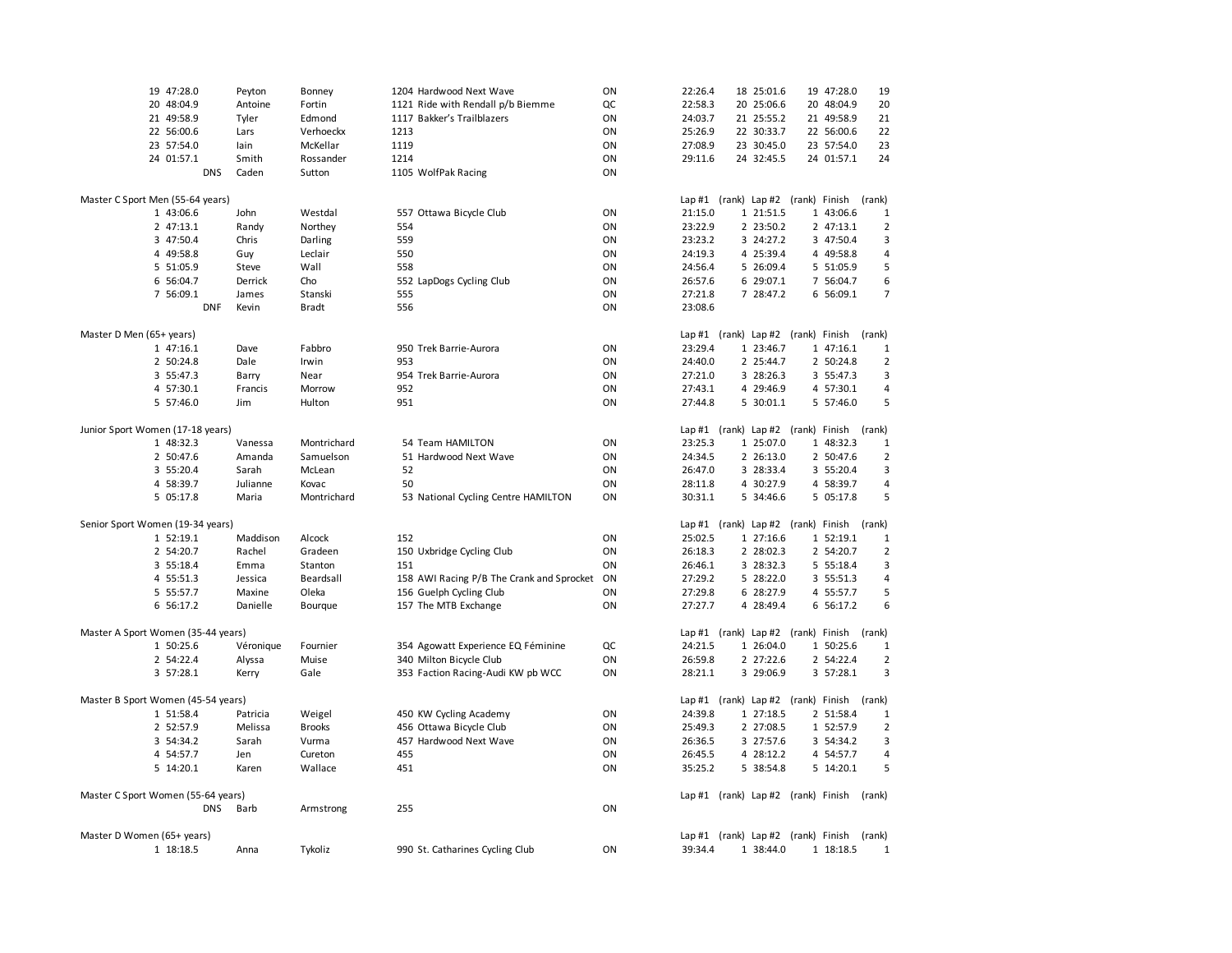| Junior Sport Men (17-18 years) |                                               |                      |                          |                                                                           |          |                    |                          | Lap #1 (rank) Lap #2 (rank) Lap #3 (rank) Finish |                          | (rank)                |
|--------------------------------|-----------------------------------------------|----------------------|--------------------------|---------------------------------------------------------------------------|----------|--------------------|--------------------------|--------------------------------------------------|--------------------------|-----------------------|
|                                | 1 07:37.3                                     | Curtis               | Leek                     | 68                                                                        | ON       | 21:29.5            | 2 23:16.9                | 2 22:50.8                                        | 1 07:37.3                | 1                     |
|                                | 2 07:50.3                                     | Owen                 | <b>Brooks</b>            | 67 Ottawa Bicycle Club                                                    | ON       | 21:19.2            | 1 22:50.8                | 1 23:40.2                                        | 2 07:50.3                | $\overline{2}$        |
|                                | 3 12:01.3                                     | Cody                 | Love                     | 65 AWI Racing P/B The Crank and Sprocket                                  | ON       | 22:04.8            | 3 25:32.0                | 3 24:24.3                                        | 3 12:01.3                | 3                     |
|                                | 4 18:04.7                                     | Seth                 | Kelly                    | 69                                                                        | ON       | 23:40.7            | 4 26:27.2                | 4 27:56.7                                        | 4 18:04.7                | 4                     |
|                                | <b>DNF</b>                                    | Junmarlee            | Corpuz                   | 66                                                                        | ON       | 35:55.3            | 38:19.9                  |                                                  |                          |                       |
| Senior Sport Men (19+ years)   |                                               |                      |                          |                                                                           |          |                    |                          | Lap #1 (rank) Lap #2 (rank) Lap #3 (rank) Finish |                          | (rank)                |
|                                | 1 03:54.1                                     | Pierre-marie Perchoc |                          | 753                                                                       | ON       | 20:35.5            | 1 21:46.0                | 1 21:32.5                                        | 1 03:54.1                | $\mathbf{1}$          |
|                                | 2 04:48.9                                     | Jake                 | Gougeon                  | 770                                                                       | ON       | 20:39.2            | 2 21:50.8                | 2 22:18.8                                        | 7 04:48.9                | $\overline{2}$        |
|                                | 3 05:27.7                                     | Michael              | Hermanovsky              | 732                                                                       | ON       | 21:18.3            | 5 22:16.8                | 4 21:52.5                                        | 2 05:27.7                | 3                     |
|                                | 4 05:33.3                                     | Mike                 | Siemens                  | 765                                                                       | ON       | 21:16.7            | 4 22:16.3                | 3 22:00.3                                        | 6 05:33.3                | 4                     |
|                                | 5 05:33.4                                     | Casper               | Berczynski               | 772 Win Cycling Centre                                                    | ON       | 21:15.5            | 3 22:18.7                | 7 21:59.1                                        | 5 05:33.4                | 5                     |
|                                | 6 05:33.5                                     | Eric                 | Yuyitung                 | 773 United Nation of Cyclists                                             | ON       | 21:21.0            | 9 22:17.4                | 6 21:55.1                                        | 3 05:33.5                | 6                     |
|                                | 7 05:35.6                                     | Brooklyn             | Hopper                   | 729                                                                       | ON       | 21:18.8            | 6 22:19.1                | 9 21:57.6                                        | 4 05:35.6                | $\overline{7}$        |
|                                | 8 06:01.4                                     | Oleksandr            | Ryzhkov                  | 764                                                                       | ON       | 21:19.7            | 7 22:17.2                | 5 22:24.4                                        | 8 06:01.4                | 8                     |
|                                | 9 06:04.6                                     | Michael              | <b>Brian</b>             | 733                                                                       | ON       | 21:20.5            | 8 22:19.0                | 8 22:25.0                                        | 9 06:04.6                | 9                     |
|                                | 10 07:53.7                                    | Neals                | Van Wely                 | 771                                                                       | ON       | 21:51.8            | 11 23:02.1               | 10 22:59.7                                       | 10 07:53.7               | 10                    |
|                                | 11 09:12.8                                    | Greg                 | Van Moorsel              | 747                                                                       | ON       | 21:48.7            | 10 23:50.3               | 13 23:33.7                                       | 11 09:12.8               | $11\,$                |
|                                | 12 09:23.0                                    | Markfil              | Galvan                   | 731                                                                       | ON       | 21:57.1            | 12 23:38.7               | 12 23:47.0                                       | 13 09:23.0               | 12                    |
|                                | 13 10:43.3                                    | Daryll Dave          | Sta Maria                | 776                                                                       | ON       | 22:23.0            | 15 23:20.9               | 11 24:59.4                                       | 17 10:43.3               | 13                    |
|                                | 14 10:43.6                                    | Patryk               | Szczepaniec              | 769 Win Cycling Centre                                                    | ON       | 22:42.8            | 17 24:24.1               | 15 23:36.6                                       | 12 10:43.6               | 14                    |
|                                | 15 10:45.5                                    | Austin               | Floyd                    | 728                                                                       | ON       | 22:42.5            | 16 24:05.6               | 14 23:57.3                                       | 14 10:45.5               | 15                    |
|                                | 16 11:11.3                                    | Jacob                | Shears                   | 749                                                                       | ON       | 22:14.6            | 13 24:27.6               | 16 24:28.9                                       | 16 11:11.3               | 16                    |
|                                | 17 11:34.7                                    | Marchel              | Recile                   | 734                                                                       | ON       | 22:15.1            | 14 24:52.4               | 18 24:27.2                                       | 15 11:34.7               | 17                    |
|                                | 18 12:35.5                                    | Zack                 | Hensley-Rea              | 775 Hardwood Next Wave                                                    | ON       | 22:49.4            | 18 24:39.8               | 17 25:06.2                                       | 18 12:35.5               | 18                    |
|                                | 19 16:08.8                                    | Steven               | Kuysten                  | 766 Win Cycling Centre                                                    | ON       | 23:56.8            | 19 26:14.6               | 19 25:57.2                                       | 19 16:08.8               | 19                    |
|                                | 20 20:38.3                                    | Calvin               | Rowaan                   | 760 Bike Zone Racing                                                      | ON       | 26:20.2            | 22 27:36.4               | 20 26:41.6                                       | 20 20:38.3               | 20                    |
|                                | 21 24:31.2                                    | Levon                | Bradbury                 | 774                                                                       | ON       | 25:13.7            | 20 28:17.2               | 21 31:00.2                                       | 24 24:31.2               | 21                    |
|                                | 22 25:42.9                                    | Adam                 | <b>Bovine</b>            | 767                                                                       | ON       | 25:58.9            | 21 30:04.9               | 23 29:39.1                                       | 21 25:42.9               | 22                    |
|                                | 23 28:35.3                                    | Shaun                | Ma                       | 768                                                                       | ON       | 27:17.3            | 23 30:42.6               | 24 30:35.4                                       | 23 28:35.3               | 23                    |
|                                | 24 30:29.9                                    | Ryan                 | Resendes                 | 745                                                                       | ON       | 30:31.7            | 24 29:57.8               | 22 30:00.4                                       | 22 30:29.9               | 24                    |
|                                |                                               |                      |                          |                                                                           |          |                    |                          | Lap #1 (rank) Lap #2 (rank) Lap #3 (rank) Finish |                          |                       |
|                                | Master A Sport Men (35-44 years)<br>1 06:38.5 |                      | De Groote                | 688 Ride with Ryan p/b Cycling Elements                                   | ON       | 21:24.0            | 1 22:31.6                | 2 22:42.8                                        | 1 06:38.5                | (rank)<br>$\mathbf 1$ |
|                                |                                               | Ryan                 | Larochelle               |                                                                           | ON       | 21:26.1            | 2 22:33.8                | 3 22:43.9                                        | 2 06:43.9                |                       |
|                                | 2 06:43.9                                     | Marc                 |                          | 681 WolfPak Racing                                                        | ON       | 21:27.0            | 3 22:29.4                |                                                  | 3 06:52.8                | $\overline{2}$        |
|                                | 3 06:52.8                                     | Tomasz               | Sliwa                    | 674                                                                       |          |                    |                          | 1 22:56.3                                        |                          | 3                     |
|                                | 4 08:12.4<br>5 09:31.1                        | David<br>Jeff        | Moyer                    | 663<br>684                                                                | ON<br>ON | 21:43.1<br>22:07.1 | 4 23:15.7<br>5 23:59.0   | 4 23:13.5<br>6 23:24.9                           | 4 08:12.4<br>5 09:31.1   | 4<br>5                |
|                                | 6 10:31.3                                     | Josh                 | Kirchner<br>Carrier      | 653                                                                       | ON       | 22:55.1            | 10 23:46.8               | 5 23:49.3                                        | 7 10:31.3                | 6                     |
|                                | 7 10:48.1                                     |                      |                          | 680 Morning Glory CC                                                      | ON       | 22:28.4            | 7 24:23.1                |                                                  | 8 10:48.1                | $\overline{7}$        |
|                                | 8 10:56.2                                     | Adam                 | Lucas                    | 611                                                                       | ON       | 22:53.1            | 9 24:20.4                | 10 23:56.5<br>9 23:42.6                          | 6 10:56.2                | 8                     |
|                                | 9 11:02.9                                     | Brad<br>Aaron        | Biskaborn<br>Karr        | 687 London Centennial Wheelers                                            | ON       | 22:55.2            | 11 24:10.4               | 7 23:57.2                                        | 9 11:02.9                | 9                     |
|                                | 10 11:25.0                                    | Adam                 |                          | 643 Uxbridge Cycling Club                                                 | ON       | 22:23.1            | 6 24:45.1                | 14 24:16.7                                       | 10 11:25.0               | 10                    |
|                                | 11 12:09.3                                    | Jason                | Jones<br><b>Brunning</b> | 665                                                                       | ON       | 23:35.3            | 16 24:15.5               | 8 24:18.4                                        | 11 12:09.3               | 11                    |
|                                | 12 12:30.6                                    | Daniel               | Valade                   |                                                                           | ON       | 23:30.2            | 14 24:36.0               | 11 24:24.3                                       |                          | 12                    |
|                                | 13 12:58.0                                    | Alex                 |                          | 646 Faction Racing-Audi KW pb WCC<br>647 National Cycling Centre HAMILTON | ON       | 23:32.1            | 15 24:43.3               | 13 24:42.5                                       | 12 12:30.6<br>13 12:58.0 | 13                    |
|                                | 14 13:40.2                                    | Bryan                | Stevens<br>Atkinson      | 675 Guelph Cycling Club                                                   | ON       | 23:12.0            | 12 25:09.1               | 17 25:18.9                                       | 16 13:40.2               | 14                    |
|                                | 15 13:46.9                                    | Andrew               | Hilton-Wigg              | 640 Uxbridge Cycling Club                                                 | ON       | 23:43.6            | 18 24:38.9               | 12 25:24.3                                       | 17 13:46.9               | 15                    |
|                                | 16 14:13.1                                    | Tom                  | Hopkins                  | 654 Uxbridge Cycling Club                                                 | ON       | 23:59.5            | 20 25:14.6               | 18 24:58.9                                       | 14 14:13.1               | 16                    |
|                                |                                               | Derek                |                          |                                                                           | ON       |                    |                          |                                                  |                          |                       |
|                                | 17 14:25.4<br>18 14:35.2                      | Mark                 | Williams<br>Brown        | 686 London Centennial Wheelers<br>669 Hardwood Next Wave                  | ON       | 24:12.8<br>23:43.4 | 22 24:58.2<br>17 25:01.7 | 15 25:14.2<br>16 25:50.0                         | 15 14:25.4<br>19 14:35.2 | 17<br>18              |
|                                | 19 15:32.6                                    | Geoffrey             | Mari                     | 613                                                                       | ON       | 23:28.3            | 13 26:29.5               | 21 25:34.7                                       | 18 15:32.6               | 19                    |
|                                | 20 16:47.1                                    | Davin                | Orde                     | 664                                                                       | ON       | 24:05.3            | 21 26:16.5               | 20 26:25.2                                       | 20 16:47.1               | 20                    |
|                                | 21 17:46.0                                    | Jiri                 | Mildner                  | 685                                                                       | ON       | 24:25.3            | 23 26:35.3               | 22 26:45.4                                       | 21 17:46.0               | 21                    |
|                                | 22 18:07.7                                    | Dominic              | Delayun                  | 612                                                                       | ON       | 23:48.4            | 19 25:41.4               | 19 28:37.8                                       | 24 18:07.7               | 22                    |
|                                |                                               |                      |                          |                                                                           |          |                    |                          |                                                  |                          |                       |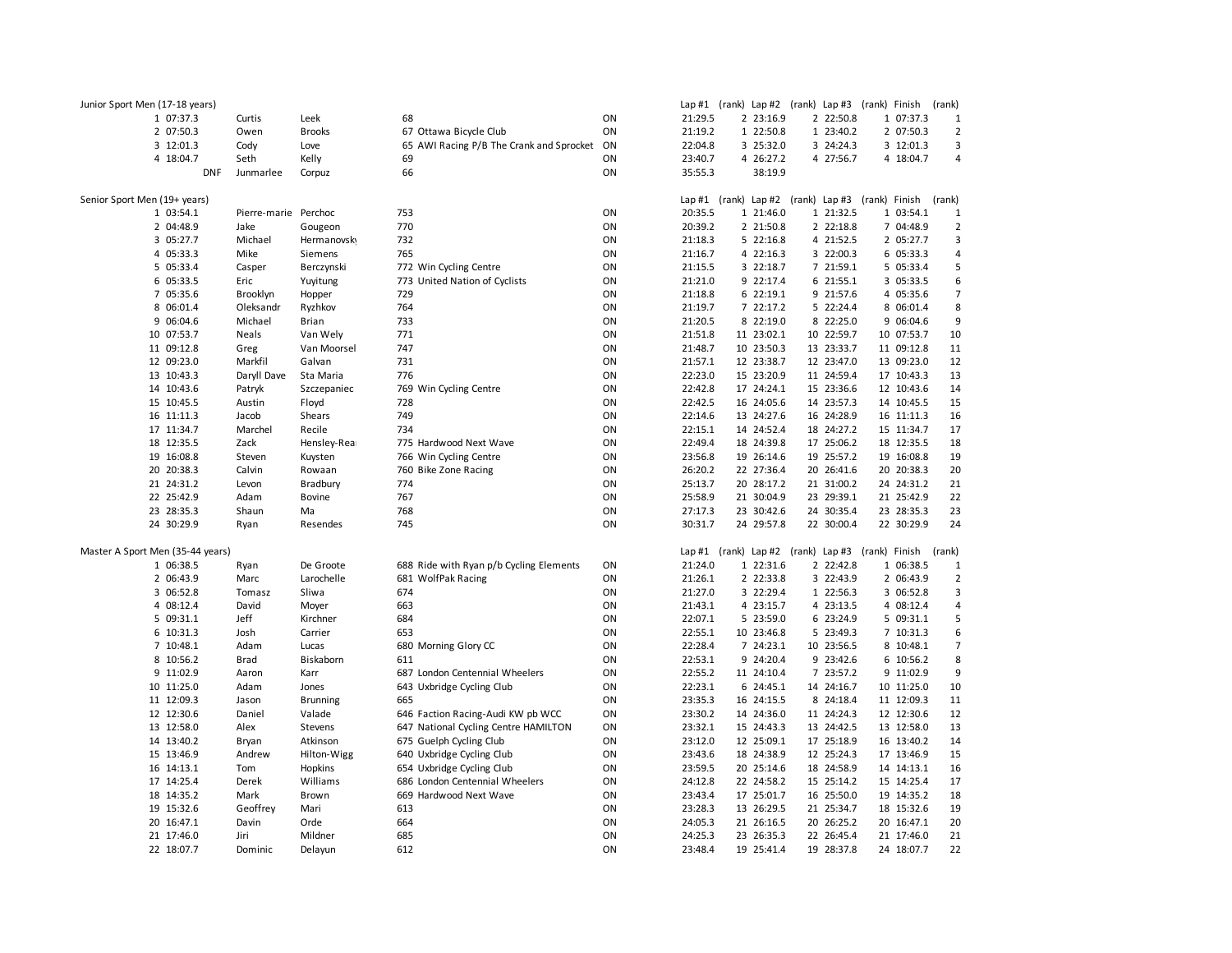| 23 19:03.9                                       | lan          | Hopkins         | 682                                     | ON       | 24:38.1 | 24 26:45.7                                       | 23 27:40.0 | 22 19:03.9                                                                   | 23                  |           |           |                |
|--------------------------------------------------|--------------|-----------------|-----------------------------------------|----------|---------|--------------------------------------------------|------------|------------------------------------------------------------------------------|---------------------|-----------|-----------|----------------|
| 24 23:13.0                                       | Joel         | Runk            | 683 Hardwood Next Wave                  | ON       | 22:41.1 | 8 32:13.9                                        | 24 28:17.9 | 23 23:13.0                                                                   | 24                  |           |           |                |
| 25 42:39.4                                       | Thomas       | Brow            | 676                                     | ON       | 31:29.5 | 25 34:37.8                                       | 25 36:31.9 | 25 42:39.4                                                                   | 25                  |           |           |                |
| <b>DNF</b>                                       | Tyson        | Dyck            | 667 Morning Glory CC                    | ON       | 22:19.0 |                                                  |            |                                                                              |                     |           |           |                |
| <b>DNS</b>                                       | Frederic     | Bergeron        | 649 National Cycling Centre HAMILTON    | ON       |         |                                                  |            |                                                                              |                     |           |           |                |
| <b>DNS</b>                                       | Robert       | Meneguzzi       | 650 Midweek Cycling Club                | ON       |         |                                                  |            |                                                                              |                     |           |           |                |
|                                                  |              |                 |                                         |          |         |                                                  |            |                                                                              |                     |           |           |                |
| Master B Sport Men (45-54 years)                 |              |                 |                                         |          |         | Lap #1 (rank) Lap #2 (rank) Lap #3 (rank) Finish |            |                                                                              | (rank)              |           |           |                |
| 1 06:32.4                                        | JC           | Roberge         | 860                                     | ON       | 21:31.0 | 1 22:31.1                                        | 2 22:30.2  | 1 06:32.4                                                                    | $\mathbf{1}$        |           |           |                |
| 2 07:00.4                                        | Mike         | Banks           | 820 WolfPak Racing                      | ON       | 21:55.0 | 2 22:34.0                                        | 4 22:31.3  | 2 07:00.4                                                                    | $\overline{2}$      |           |           |                |
| 3 07:18.4                                        | Pavle        | Stanojevic      | 824 Bike Zone Racing                    | ON       | 22:01.1 | 3 22:27.6                                        | 1 22:49.6  | 4 07:18.4                                                                    | 3                   |           |           |                |
| 4 07:35.7                                        | Andy         | Riddell         | 832                                     | ON       | 22:01.4 | 4 22:33.1                                        | 3 23:01.1  | 5 07:35.7                                                                    | 4                   |           |           |                |
| 5 07:50.5                                        | Ron          | MacNeil         | 833                                     | ON       | 22:08.3 | 6 22:54.3                                        | 5 22:47.8  | 3 07:50.5                                                                    | 5                   |           |           |                |
| 6 08:14.2                                        | Myles        | Cullen          | 834 Spoke O'Motion Cycling Club         | ON       | 22:04.0 | 5 23:07.1                                        | 6 23:03.0  | 6 08:14.2                                                                    | 6                   |           |           |                |
| 7 09:37.6                                        | <b>Bruce</b> | McCurry         | 800 KW Cycling Academy                  | ON       | 22:24.4 | 9 23:54.5                                        | 8 23:18.6  | 7 09:37.6                                                                    | $\overline{7}$      |           |           |                |
| 8 10:31.9                                        | Wally        | Stanton         | 815                                     | ON       | 22:23.2 | 8 23:48.6                                        | 7 24:19.9  | 10 10:31.9                                                                   | 8                   |           |           |                |
| 9 10:53.9                                        | Darryl       | <b>Brooks</b>   | 818                                     | ON       | 22:34.3 | 10 24:21.1                                       | 11 23:58.4 | 8 10:53.9                                                                    | 9                   |           |           |                |
| 10 11:22.3                                       | Chris        | Durand          | 803                                     | ON       | 22:21.1 | 7 24:16.6                                        | 9 24:44.4  | 14 11:22.3                                                                   | 10                  |           |           |                |
| 11 11:29.2                                       | Trevor       | Peyton          | 806                                     | ON       | 22:39.0 | 12 24:16.9                                       | 10 24:33.2 | 11 11:29.2                                                                   | 11                  |           |           |                |
| 12 12:04.3                                       | Paul         | Weigel          | 819 KW Cycling Academy                  | ON       | 22:38.1 | 11 24:38.3                                       | 13 24:47.8 | 15 12:04.3                                                                   | 12                  |           |           |                |
| 13 12:17.6                                       | Trevor       | Charles         | 827                                     | ON       | 23:27.3 | 16 24:40.3                                       | 14 24:10.0 | 9 12:17.6                                                                    | 13                  |           |           |                |
| 14 12:24.5                                       | Jeff         | Stewart         | 811 National Cycling Centre HAMILTON    | ON       | 23:01.1 | 13 24:46.4                                       | 16 24:36.9 | 12 12:24.5                                                                   | 14                  |           |           |                |
| 15 12:48.5                                       | Ed           | Readings        | 835                                     | ON       | 23:23.1 | 15 24:42.4                                       | 15 24:42.9 | 13 12:48.5                                                                   | 15                  |           |           |                |
| 16 13:55.6                                       | Tristan      | Leynes          | 812                                     | ON       | 23:13.2 | 14 25:18.2                                       | 17 25:24.0 | 16 13:55.6                                                                   | 16                  |           |           |                |
| 17 14:24.3                                       | Sam          | Cohen           | 831 Canadian Cycling Magazine           | ON       | 24:17.4 | 20 24:35.7                                       | 12 25:31.1 | 17 14:24.3                                                                   | 17                  |           |           |                |
| 18 14:55.2                                       | Matt         | Hansford        | 805 WolfPak Racing                      | ON       | 23:30.9 | 17 25:35.9                                       | 18 25:48.2 | 18 14:55.2                                                                   | 18                  |           |           |                |
| 19 15:49.7                                       | Moise        | Bensimon        | 817                                     | ON       | 23:51.8 | 18 25:44.1                                       | 19 26:13.7 | 19 15:49.7                                                                   | 19                  |           |           |                |
| 20 16:33.7                                       | Kevin        | Goertz          | 810 KW Cycling Academy                  | ON       | 24:04.5 | 19 26:00.0                                       | 20 26:29.0 | 20 16:33.7                                                                   | 20                  |           |           |                |
| 21 17:40.3                                       | Bill         | Rossander       | 830                                     | ON       | 24:19.6 | 21 26:18.5                                       | 21 27:02.1 | 21 17:40.3                                                                   | 21                  |           |           |                |
| 22 19:25.5                                       | David        | Arnold          | 801                                     | ON       | 24:52.5 | 22 26:38.4                                       | 22 27:54.5 | 23 19:25.5                                                                   | 22                  |           |           |                |
| 23 21:07.0                                       | Stuart       | Cureton         | 823                                     | ON       | 25:21.1 | 23 27:52.2                                       | 23 27:53.6 | 22 21:07.0                                                                   | 23                  |           |           |                |
| 24 23:31.1                                       | Timothy      | St.Germain      | 829 Ride with Ryan p/b Cycling Elements | ON       | 25:49.9 | 24 28:03.8                                       | 24 29:37.3 | 25 23:31.1                                                                   | 24                  |           |           |                |
| 25 24:30.5                                       | Leigh        | Rankl           | 807 KW Cycling Academy                  | ON       | 26:44.9 | 25 29:08.5                                       | 25 28:37.0 | 24 24:30.5                                                                   | 25                  |           |           |                |
| 26 27:04.2                                       | Kyle         | Glover          | 804 National Cycling Centre HAMILTON    | ON       | 27:26.4 | 26 29:34.5                                       | 26 30:03.2 | 26 27:04.2                                                                   | 26                  |           |           |                |
|                                                  |              |                 |                                         |          |         |                                                  |            |                                                                              |                     |           |           |                |
| Senior Expert Women (19-34 years)                |              |                 |                                         |          |         |                                                  |            | Lap #1 (rank) Lap #2 (rank) Lap #3 (rank) Finish (rank)                      |                     |           |           |                |
| 1 11:41.5                                        | Tessa        | <b>Brinklow</b> | 131                                     | ON       | 23:03.5 | 1 24:24.2                                        | 1 24:13.7  | 1 11:41.5                                                                    | $\mathbf{1}$        |           |           |                |
| 2 16:17.4                                        | Carys        | Reid            | 130 Trek Store CC                       | ON       | 23:52.9 | 2 25:33.9                                        | 2 26:50.5  | 2 16:17.4                                                                    | $\overline{2}$      |           |           |                |
|                                                  |              |                 |                                         |          |         |                                                  |            |                                                                              |                     |           |           |                |
| Master A Expert Women (35-44 years)              |              |                 |                                         |          |         | Lap #1 (rank) Lap #2 (rank) Lap #3 (rank) Finish |            |                                                                              | (rank)              |           |           |                |
| 1 09:01.0                                        | Sue          | Haviland        | 385                                     | ON       | 22:15.1 | 1 23:11.1                                        | 1 23:34.7  | 1 09:01.0                                                                    | $\mathbf{1}$        |           |           |                |
| 2 17:04.7                                        | Lisa         | Williams        | 391                                     | ON       | 24:18.3 | 2 26:14.7                                        | 2 26:31.6  | 2 17:04.7                                                                    | $\overline{2}$      |           |           |                |
| 3 18:21.7                                        | Christina    | Alsop           | 386 Bateman's Bicycle Co pb Cloud9 AV   | ON       | 24:43.8 | 3 26:50.4                                        | 3 26:47.4  | 4 18:21.7                                                                    | 3                   |           |           |                |
| 4 18:47.9                                        | Amy          | Maher           | 388 National Cycling Centre HAMILTON    | ON       | 25:06.2 | 4 26:59.3                                        | 4 26:42.4  | 3 18:47.9                                                                    | 4                   |           |           |                |
| 5 25:19.6                                        | Sarah        | Bonikowsky      | 387                                     | ON       | 26:46.5 | 5 28:47.7                                        | 5 29:45.3  | 5 25:19.6                                                                    | 5                   |           |           |                |
| 6 28:25.3                                        | Sarah        | Matheson        | 392 Uxbridge Cycling Club               | ON       | 27:57.8 | 6 29:37.8                                        | 6 30:49.5  | 6 28:25.3                                                                    | 6                   |           |           |                |
|                                                  |              |                 |                                         |          |         |                                                  |            |                                                                              |                     |           |           |                |
| Master B Expert Women (45-54 years)<br>1 10:27.8 | Lisa         |                 | 486 Hardwood Next Wave                  | ON       | 22:35.4 | 1 23:51.4                                        | 1 24:00.8  | Lap #1 (rank) Lap #2 (rank) Lap #3 (rank) Finish (rank)<br>1 10:27.8         | $\mathbf{1}$        |           |           |                |
|                                                  |              | Holmgren        |                                         |          |         |                                                  |            |                                                                              |                     |           |           |                |
| 2 12:55.0                                        | Lisa         | Hutson          | 485 Faction Racing-Audi KW pb WCC       | ON<br>ON | 23:12.1 | 2 24:37.8                                        | 2 25:04.9  | 2 12:55.0                                                                    | $\overline{2}$<br>3 |           |           |                |
| 3 13:29.4                                        | Valerie      | Flower          | 487                                     |          | 23:23.7 | 3 24:55.4                                        | 3 25:10.2  | 3 13:29.4                                                                    |                     |           |           |                |
| 4 16:34.6                                        | Ingrid       | Musgrave        | 488                                     | ON       | 24:17.1 | 4 26:01.4                                        | 4 26:16.0  | 4 16:34.6                                                                    | $\overline{4}$      |           |           |                |
| Senior Elite Men & Under 23 Men                  |              |                 |                                         |          |         |                                                  |            | Lap #1 (rank) Lap #2 (rank) Lap #3 (rank) Lap #4 (rank) Lap #5 (rank) Finish |                     |           |           | (rank)         |
| 1 41:52.5                                        | Matt         | Leliveld        | 16 Hardwood Next Wave                   | ON       | 18:43.5 | 1 20:02.9                                        | 1 20:46.5  | 1 20:58.9                                                                    |                     | 1 21:20.5 | 2 41:52.5 | 1              |
| 2 44:08.0                                        | Jack         | Ciotlos         | 22 United Nation of Cyclists            | ON       | 19:34.3 | 3 21:02.1                                        | 2 20:58.5  | 2 21:32.5                                                                    |                     | 3 21:00.3 | 1 44:08.0 | $\overline{2}$ |
| 3 44:48.1                                        | Peter        | Glassford       | 21 Trek Barrie-Aurora                   | ON       | 19:34.0 | 2 21:02.3                                        | 3 20:59.5  | 3 21:32.3                                                                    |                     | 2 21:39.8 | 3 44:48.1 | $\overline{3}$ |
|                                                  |              |                 |                                         |          |         |                                                  |            |                                                                              |                     |           |           |                |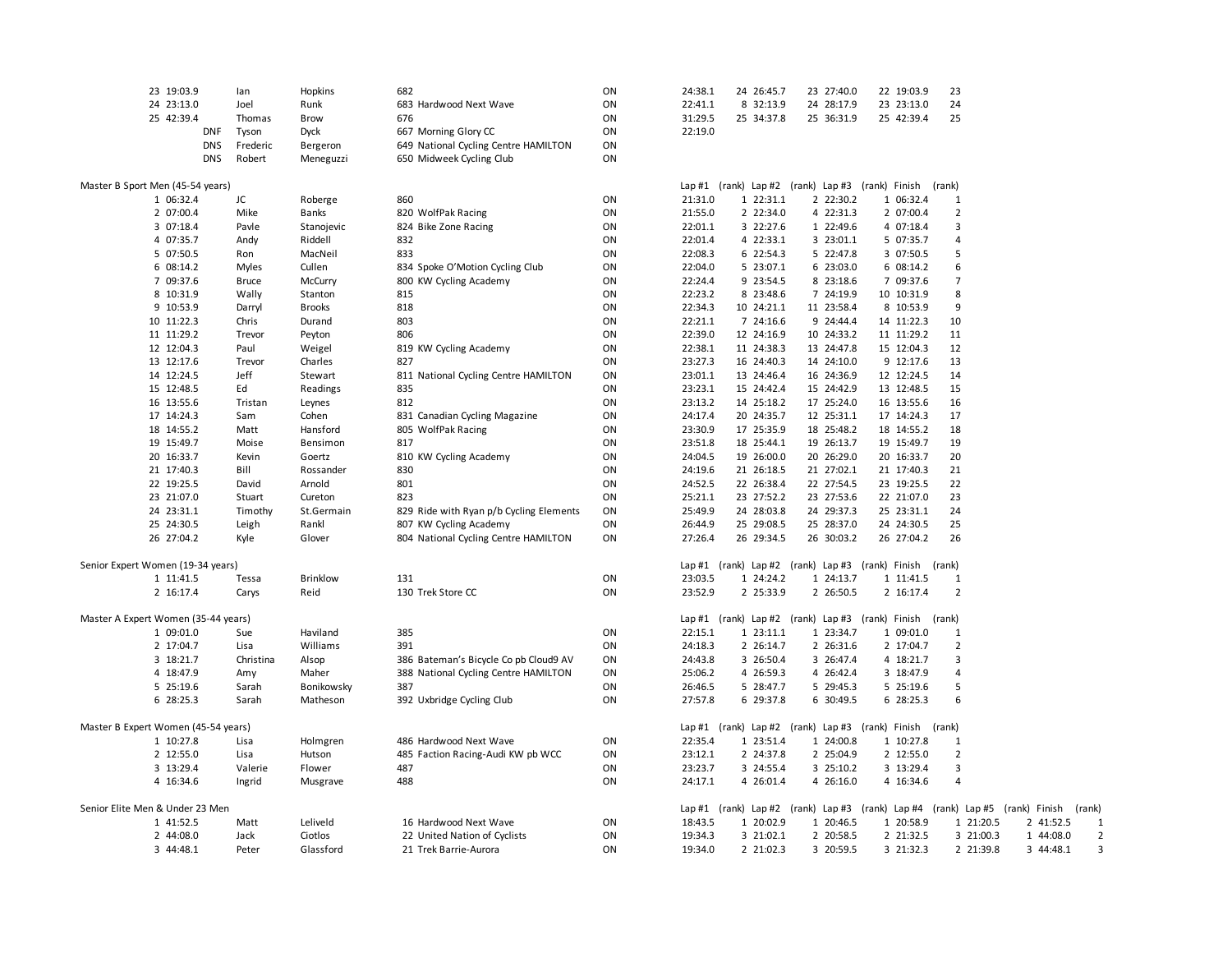| 4 46:29.2                         | Noah       | Miller         | 20 ESP Endurance Team                         | ON | 19:53.4 | 4 21:03.1  | 4 21:33.4                                        | 4 21:49.8  | 5 22:09.3                                                             | 5 46:29.2      |    |
|-----------------------------------|------------|----------------|-----------------------------------------------|----|---------|------------|--------------------------------------------------|------------|-----------------------------------------------------------------------|----------------|----|
| 5 47:04.9                         | Luke       | Hlavenka       | 1 AWI Racing P/B The Crank and Sprocket ON    |    | 19:54.2 | 6 21:10.9  | 5 21:40.7                                        | 5 21:55.7  | 7 22:23.1                                                             | 7 47:04.9      | 5  |
| 6 47:26.7                         | Robin      | Horsfield      | 4 Hardwood Next Wave                          | ON | 19:53.8 | 5 21:42.7  | 7 21:46.1                                        | 6 21:55.4  | 6 22:08.5                                                             | 4 47:26.7      | 6  |
| 7 47:38.9                         | Jon        | Slaughter      | 5 Scary Fast Racing pb/Cycle Solutions&AJs ON |    | 20:20.3 | 7 21:25.4  | 6 21:50.4                                        | 7 21:48.8  | 4 22:13.8                                                             | 6 47:38.9      | 7  |
| 8 48:58.6                         | Michael    | Bayley         | 8                                             | ON | 20:26.1 | 9 21:46.4  | 8 22:11.8                                        | 9 21:55.9  | 8 22:38.2                                                             | 8 48:58.6      | 8  |
| 9 51:38.4                         | Calvin     | Loney          | 23                                            | ON | 20:23.3 | 8 21:47.0  | 9 22:11.3                                        | 8 23:08.8  | 9 24:07.7                                                             | 10 51:38.4     | 9  |
| 10 54:30.7                        | Oliver     |                |                                               |    | 21:14.9 | 10 23:29.9 |                                                  | 10 23:27.1 | 10 23:23.2                                                            | 9 54:30.7      | 10 |
|                                   |            | Conway-Whi     | 14 Faction Racing-Audi KW pb WCC : Guelph ON  |    |         |            | 10 22:55.4                                       |            |                                                                       |                |    |
| <b>DNF</b>                        | Eric       | Deare          | 9 Waterloo Cycling Club                       | ON | 20:53.0 | 22:21.2    | 22:52.8                                          | 25:15.6    |                                                                       |                |    |
|                                   |            |                |                                               |    |         |            |                                                  |            |                                                                       |                |    |
| Junior Expert Men (17-18 years)   |            |                |                                               |    |         |            |                                                  |            | Lap #1 (rank) Lap #2 (rank) Lap #3 (rank) Lap #4 (rank) Finish (rank) |                |    |
| 1 25:45.0                         | Charles    | Bergeron       | 221 Team HAMILTON                             | ON | 20:20.8 | 1 21:49.0  | 3 22:09.6                                        | 2 21:25.4  | 1 25:45.0                                                             | 1              |    |
| 2 26:07.5                         | Benjamin   | Sweet          | 201 Hardwood Next Wave                        | ON | 20:21.5 | 3 22:13.7  | 4 21:53.7                                        | 1 21:38.5  | 2 26:07.5                                                             | $\overline{2}$ |    |
| 3 26:08.8                         | Nathan     | Hauber         | 215 Canyon Devo Racing                        | ON | 20:22.3 | 4 21:46.6  | 1 22:11.5                                        | 4 21:48.3  | 3 26:08.8                                                             | 3              |    |
| 4 26:09.0                         | Will       | Sawyer         | 210 Canyon Devo Racing                        | ON | 20:21.1 | 2 21:48.1  | 2 22:09.9                                        | 3 21:49.8  | 4 26:09.0                                                             | $\overline{4}$ |    |
| 5 29:42.1                         | Brady      | Stewart        | 205 National Cycling Centre HAMILTON          | ON | 20:33.7 | 5 23:06.7  | 7 23:18.3                                        | 5 22:43.4  | 5 29:42.1                                                             | 5              |    |
| 6 32:48.7                         | Lars       | Derstroff      | 220                                           | ON | 21:16.4 | 6 22:51.0  | 5 24:00.5                                        | 7 24:40.6  | 7 32:48.7                                                             | 6              |    |
| 7 34:00.6                         | Alessandro | Polloni        | 208 KW Cycling Academy                        | ON | 21:57.7 | 9 23:40.4  | 8 24:06.5                                        | 8 24:15.9  | 6 34:00.6                                                             | $\overline{7}$ |    |
| 8 34:08.6                         | Logan      | Cobham         | 200 National Cycling Centre HAMILTON          | ON | 21:57.4 | 8 24:00.3  | 9 23:25.1                                        | 6 24:45.7  | 8 34:08.6                                                             | 8              |    |
| 9 38:46.8                         | Jacob      | Barnes         | 214 Canyon Devo Racing                        | ON | 21:19.0 | 7 22:52.5  | 6 28:33.0                                        | 10 26:02.1 | 10 38:46.8                                                            | 9              |    |
| 10 43:52.1                        | Joe        | Lodato         | 222 KW Cycling Academy                        | ON | 23:53.4 | 10 26:34.9 | 10 27:32.4                                       | 9 25:51.2  | 9 43:52.1                                                             | 10             |    |
| <b>DNF</b>                        | Matteo     | Polloni        | 209 KW Cycling Academy                        | ON |         |            |                                                  |            |                                                                       |                |    |
| <b>DNF</b>                        | Reid       | MacKinnon      | 206 Hardwood Next Wave                        | ON | 22:40.4 |            |                                                  |            |                                                                       |                |    |
| <b>DNF</b>                        | Finn       | McManus        | 213 Ride with Ryan p/b Cycling Elements       | ON | 22:38.7 |            |                                                  |            |                                                                       |                |    |
|                                   |            |                |                                               |    |         |            |                                                  |            |                                                                       |                |    |
| Senior Expert Men (19+ years)     |            |                |                                               |    |         |            |                                                  |            | Lap #1 (rank) Lap #2 (rank) Lap #3 (rank) Lap #4 (rank) Finish (rank) |                |    |
| 1 30:26.4                         | Jamie      | Wagler         | 905 Waterloo Cycling Club                     | ON | 20:59.9 | 1 22:46.3  | 1 23:25.0                                        | 2 23:15.1  | 2 30:26.4                                                             | $\mathbf{1}$   |    |
|                                   |            |                |                                               |    |         |            |                                                  |            |                                                                       |                |    |
| 2 30:57.0                         | Alexander  | Héroux         | 902 euro-sports                               | ON | 21:41.4 | 2 22:59.2  | 2 23:07.4                                        | 1 23:08.8  | 1 30:57.0                                                             | $\overline{2}$ |    |
| 3 35:53.1                         | Jack       | Wallingford    | 904                                           | ON | 21:47.7 | 3 23:58.9  | 5 24:31.1                                        | 3 25:35.3  | 4 35:53.1                                                             | 3              |    |
| 4 36:29.0                         | Thomas     | Hoshizaki      | 903 KW Cycling Academy                        | ON | 22:24.0 | 4 23:54.2  | 4 25:37.3                                        | 6 24:33.4  | 3 36:29.0                                                             | 4              |    |
| 5 38:12.5                         | Jon        | Winfield       | 912                                           | ON | 22:34.9 | 6 24:40.3  | 6 25:12.5                                        | 5 25:44.7  | 5 38:12.5                                                             | 5              |    |
| 6 38:14.2                         | Jacob      | McClelland     | 911 AWI Racing P/B The Crank and Sprocket     | ON | 22:28.2 | 5 23:42.5  | 3 25:10.1                                        | 4 26:53.4  | 6 38:14.2                                                             | 6              |    |
| <b>DNF</b>                        | Cameron    | Windjack       | 908                                           | ON | 23:14.1 |            |                                                  |            |                                                                       |                |    |
| <b>DNF</b>                        | Milo       | Nixon          | 907 AWI Racing P/B The Crank and Sprocket ON  |    |         |            |                                                  |            |                                                                       |                |    |
| <b>DNS</b>                        | Damien     | Stanton        | 909                                           | ON |         |            |                                                  |            |                                                                       |                |    |
|                                   |            |                |                                               |    |         |            |                                                  |            |                                                                       |                |    |
| Cadet Expert Boys (15-16 years)   |            |                |                                               |    |         |            | Lap #1 (rank) Lap #2 (rank) Lap #3 (rank) Finish |            | (rank)                                                                |                |    |
| 1 04:08.5                         | Julien     | Desjardins     | 706 Ride with Rendall p/b Biemme              | QC | 20:30.4 | 1 21:34.7  | 1 22:03.4                                        | 1 04:08.5  | $\mathbf{1}$                                                          |                |    |
| 2 04:11.0                         | Nicolas    | Gauthier       | 704 Ride with Rendall p/b Biemme              | QC | 20:31.1 | 2 21:35.4  | 2 22:04.3                                        | 2 04:11.0  | $\overline{2}$                                                        |                |    |
| 3 05:32.9                         | Jayden     | McMullen       | 711 KW Cycling Academy                        | ON | 20:41.4 | 4 22:36.8  | 3 22:14.6                                        | 3 05:32.9  | 3                                                                     |                |    |
| 4 07:46.3                         | Lucas      | Goertz         | 700 KW Cycling Academy                        | ON | 20:32.2 | 3 23:38.5  | 5 23:35.5                                        | 5 07:46.3  | 4                                                                     |                |    |
| 5 08:21.5                         | Mathias    | Lin            | 712 National Cycling Centre HAMILTON          | ON | 21:42.6 | 5 23:30.8  | 4 23:08.1                                        | 4 08:21.5  | 5                                                                     |                |    |
| 6 11:14.2                         | Antoine    | Bergeron       | 708 National Cycling Centre HAMILTON          | ON | 22:06.4 | 6 25:02.9  | 8 24:04.7                                        | 6 11:14.2  | 6                                                                     |                |    |
| 7 11:58.0                         | Drew       | Osinga         | 720                                           | ON | 22:17.8 | 7 24:40.3  | 6 24:59.8                                        | 8 11:58.0  | 7                                                                     |                |    |
| 8 12:11.6                         | Danny      | Hune           | 710 Hardwood Next Wave                        | ON | 22:33.7 | 8 25:02.6  | 7 24:35.2                                        | 7 12:11.6  | 8                                                                     |                |    |
| 9 14:21.4                         | River      | Ward           | 717 National Cycling Centre HAMILTON          | ON | 22:38.5 | 9 25:56.9  | 10 25:46.0                                       | 9 14:21.4  | 9                                                                     |                |    |
| 10 15:15.5                        | Jake       | <b>Bradley</b> | 718 Canyon Devo Racing                        | ON | 23:33.9 | 10 25:48.9 | 9 25:52.6                                        | 10 15:15.5 | 10                                                                    |                |    |
| <b>DNF</b>                        | Brendan    | Hopkins        | 707 Hardwood Next Wave                        | ON | 22:52.3 | 26:37.1    |                                                  |            |                                                                       |                |    |
| <b>DNF</b>                        | Austin     | Rankl          | 705 KW Cycling Academy                        | ON | 21:09.1 | 45:40.6    |                                                  |            |                                                                       |                |    |
| <b>DNS</b>                        | Conner     | Richardson     | 701 KW Cycling Academy                        | ON |         |            |                                                  |            |                                                                       |                |    |
| <b>DNS</b>                        | Caleb      | Ahn            |                                               | ON |         |            |                                                  |            |                                                                       |                |    |
|                                   |            |                | 713 Cyclepath Oakville Race Team              |    |         |            |                                                  |            |                                                                       |                |    |
| Master A Expert Men (35-44 years) |            |                |                                               |    |         |            |                                                  |            | Lap #1 (rank) Lap #2 (rank) Lap #3 (rank) Lap #4 (rank) Finish (rank) |                |    |
| 1 24:46.5                         | Matthew    | Martindill     | 315                                           | ON | 20:34.4 | 1 20:58.2  | 1 21:11.1                                        | 1 22:02.7  | 1 24:46.5                                                             | 1              |    |
| 2 27:35.1                         | Cory       | Purchase       | 314                                           | ON | 21:02.9 | 3 21:58.7  | 2 22:19.1                                        | 2 22:14.3  | 2 27:35.1                                                             | $\overline{2}$ |    |
| 3 29:09.1                         | Mark       | <b>Brusso</b>  | 301 LapDogs Cycling Club                      | ON | 21:02.1 | 2 22:13.7  | 3 22:42.2                                        | 3 23:11.0  | 5 29:09.1                                                             | 3              |    |
| 4 30:25.0                         | Marek      | Zmazur         | 303 Cyclepath Oakville Race Team              | ON | 21:28.2 | 4 23:16.4  | 5 22:47.1                                        | 4 22:53.1  | 4 30:25.0                                                             | $\overline{4}$ |    |
|                                   |            |                |                                               | ON |         |            |                                                  |            |                                                                       |                |    |
| 5 30:25.2                         | Edgar      | Bauman         | 317                                           |    | 21:36.6 | 5 22:44.8  | 4 23:11.1                                        | 5 22:52.5  | 3 30:25.2                                                             | 5              |    |